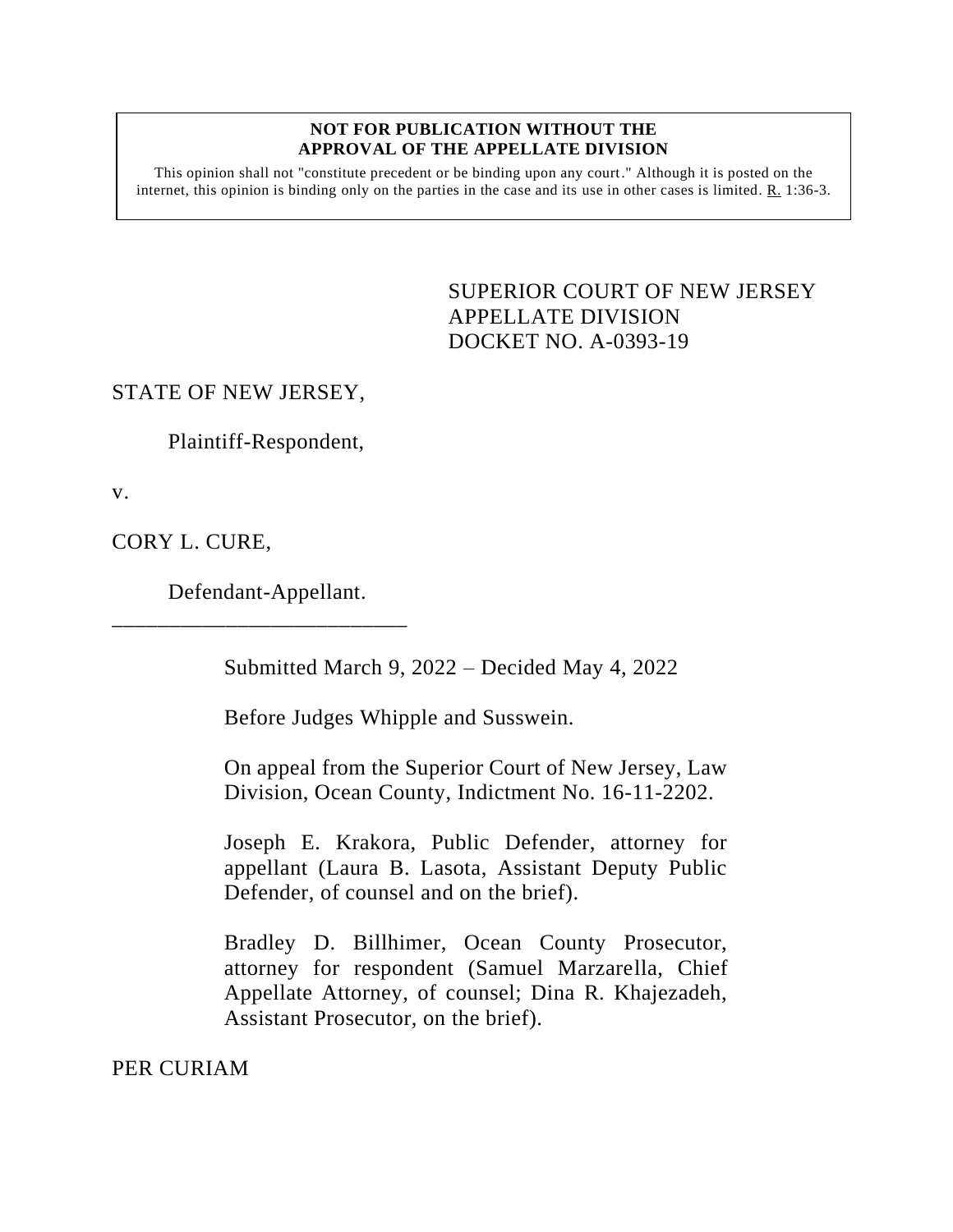Defendant Cory L. Cure appeals from an August 13, 2019 judgment of conviction. We discern the following facts from the record. Shortly after 11:00 a.m. on October 28, 2016, the Seaside Heights Police Department (SHPD) dispatcher received a 9-1-1 call from defendant from a restaurant. Defendant was agitated and complained that a bus driver would not accept his New Jersey Transit bus pass and was otherwise unable to get on the bus because he did not have any money. SHPD dispatched Officer Anthony Molinaro in a patrol car to the scene. When Molinaro arrived, two SHPD officers were already present. The officers' search of the area revealed that defendant was no longer in or around the restaurant.

Molinaro went back on patrol, driving towards SHPD Headquarters. He then received a radio transmission from a patrolman who encountered defendant. The patrolman knew the police were searching for a man who was upset he was unable to board a bus and encountered a man fitting the description walking towards SHPD Headquarters. The patrolman approached defendant, who told him that he was angry he was unable to get on the bus and was going to the police station.

After the patrolman pointed out defendant, Molinaro approached defendant in his patrol car. Molinaro asked what was wrong, and defendant

2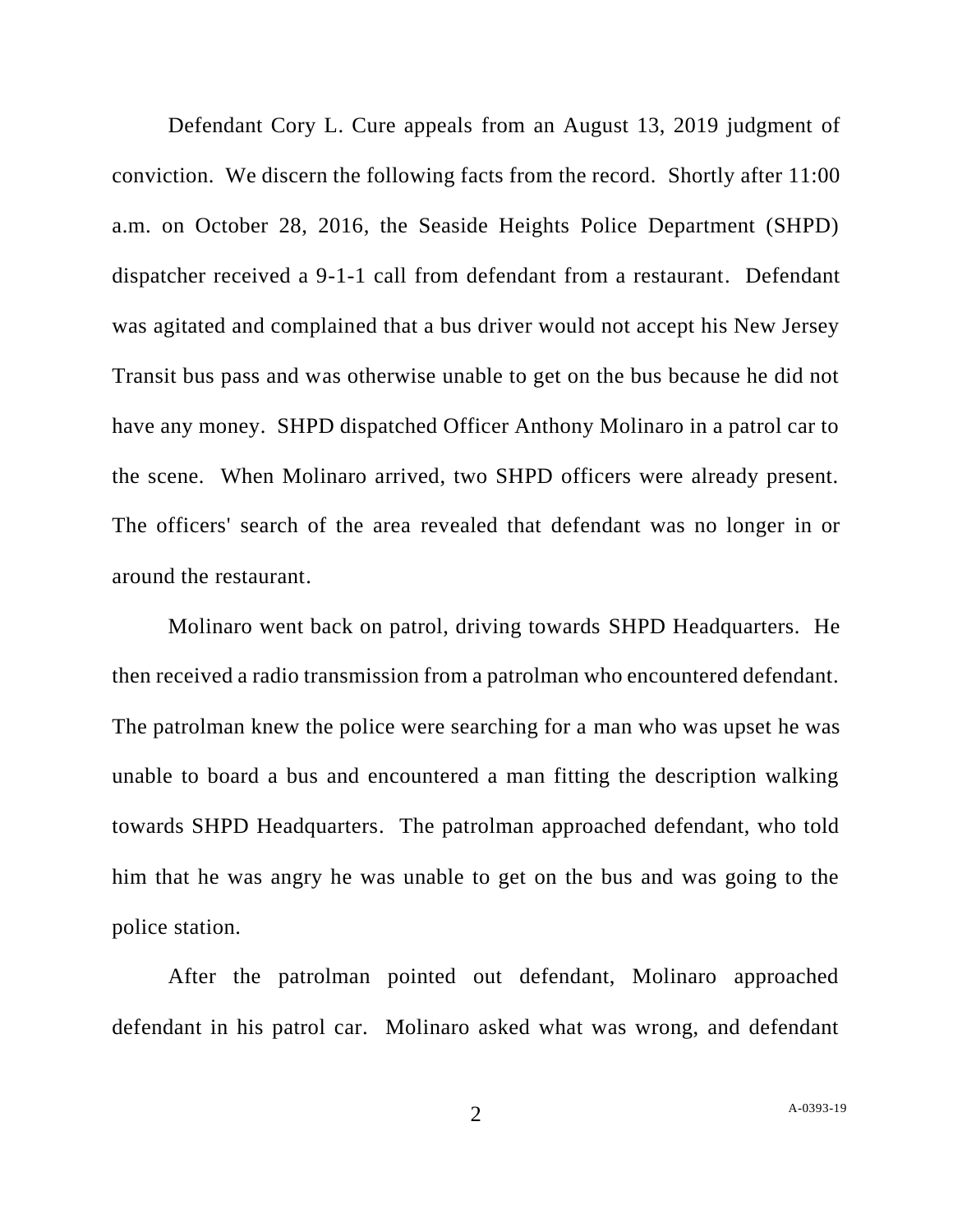responded that he was upset he was not allowed on the bus because he was trying to get to South Toms River. Molinaro told defendant that he could drive him over the bridge from Seaside Heights to Toms River, but not all the way to South Toms River. SHPD officers commonly give rides across the bridge, as the mile and a half bridge can be hazardous to cross on foot. Defendant agreed to Molinaro's offer for a ride, and Molinaro pulled over to the side of the road. Defendant was "directly . . . in front of" Borough Hall. As Molinaro was speaking to defendant from the patrol car, a second SHPD officer, Patrolman Ryan Stichter, pulled up behind Molinaro's patrol car.

Molinaro told Stichter to pat down defendant before he could enter the patrol car. For safety reasons, a pat down is standard procedure before anyone gets into a patrol car, regardless of whether they are under arrest. Defendant responded to Stichter approaching for a pat down by putting his hands up and saying "[n]o fucking way, you ain't touching my shit." Defendant took two steps back with his hands still over his head and repeated "[n]o fucking way, you ain't touching my shit."

Because defendant was becoming more agitated, Molinaro exited his patrol vehicle "to make sure [the situation] wouldn't escalate." Defendant was speaking very loudly and in an angry tone. To calm defendant, Molinaro tried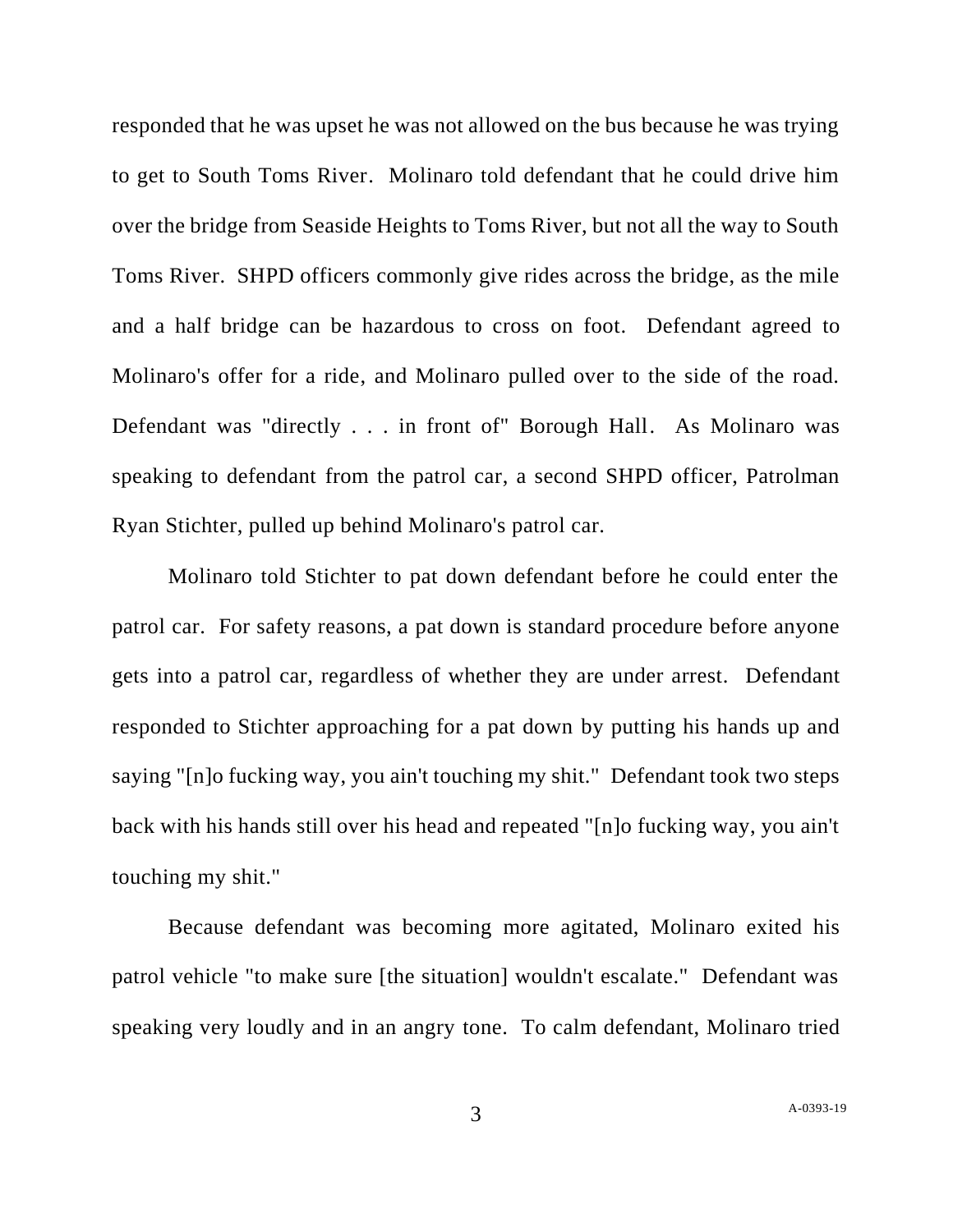to explain that defendant must be patted down before entering the car. Defendant responded by calling Molinaro a "fat drunk" and saying, "I smell alcohol on your breath."

This exchange occurred while the parties were still in front of Borough Hall about fifteen feet from the police station. Molinaro later testified that people were in the area "entering and leaving Borough Hall." Stichter also later testified that it was a sunny day so "[t]here [were] people just around the block . . . there were people outside and they were starting to draw their attention to see what was going on." When defendant loudly refused to be frisked, "people down the block . . . started to look to see what was going on." Molinaro estimated that about "half a dozen [people were] . . . walking around." In a restaurant across the street, people inside were looking to see what was happening.

Molinaro and Stichter repeatedly attempted to calm defendant by explaining that they were trying to help him. Defendant was flailing his arms. Defendant did not calm down, and the officers arrested him for disorderly conduct, N.J.S.A. 2C:33-2(a)(1), for "creating a disturbance on the 100 block of Sherman by yelling and screaming profanities at the officers and [threatening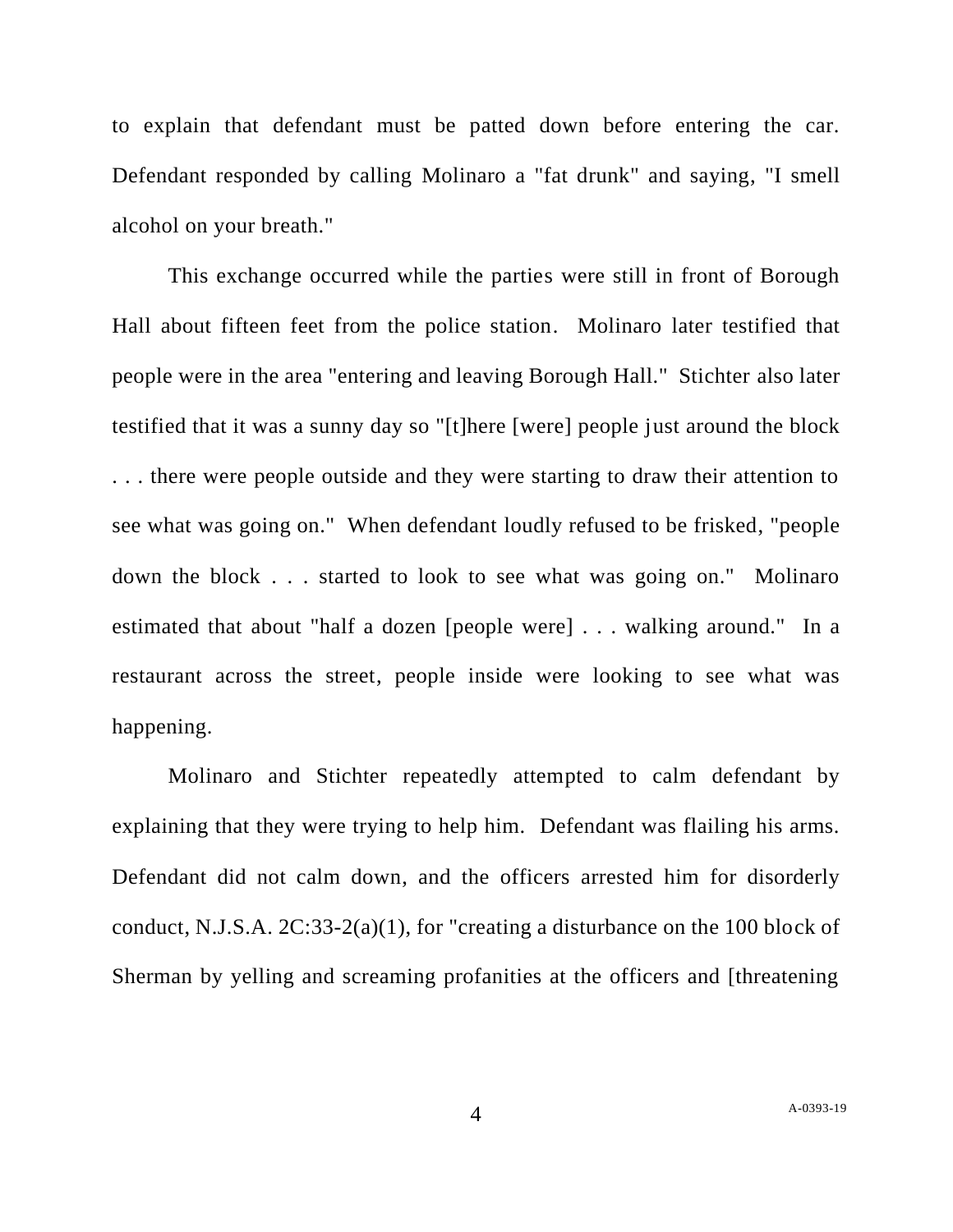their] lives." Since the arrest occurred in front of SHPD Headquarters, Stichter led defendant handcuffed directly through the front door of the station.

Inside the station, Stichter led defendant to the booking room. Stichter took the handcuffs off defendant and handed his backpack to Officer Grabowski. Stichter searched defendant while Grabowski searched the backpack without seeking a warrant. Inside defendant's jacket, Stichter found eighteen .40 caliber bullets, a mixture of regular and hollow point. Grabowski found two firearms in defendant's backpack, a loaded Hi-Point handgun and an unloaded Glock. Both firearms were found to be fully operational. The parties later stipulated at trial that defendant did not have a permit to purchase or carry a firearm.

The officers attempted to put defendant through the usual booking processes of being photographed and fingerprinted, but defendant was irate and did not cooperate. Defendant continually made "machine gun noise sounds" as he spoke to the officers. He told the officers that "the purge is coming and [they] better bunker down and protect [their] families." He further told the officers that "[w]e're coming back with my boys and we have bigger guns than you do." Defendant indicated that he knew some of the officers' addresses and would be "coming back for them," punctuating the statement by making a semi-automatic firearm sound. According to Officer Joseph DiGiovanni, defendant was "[o]ut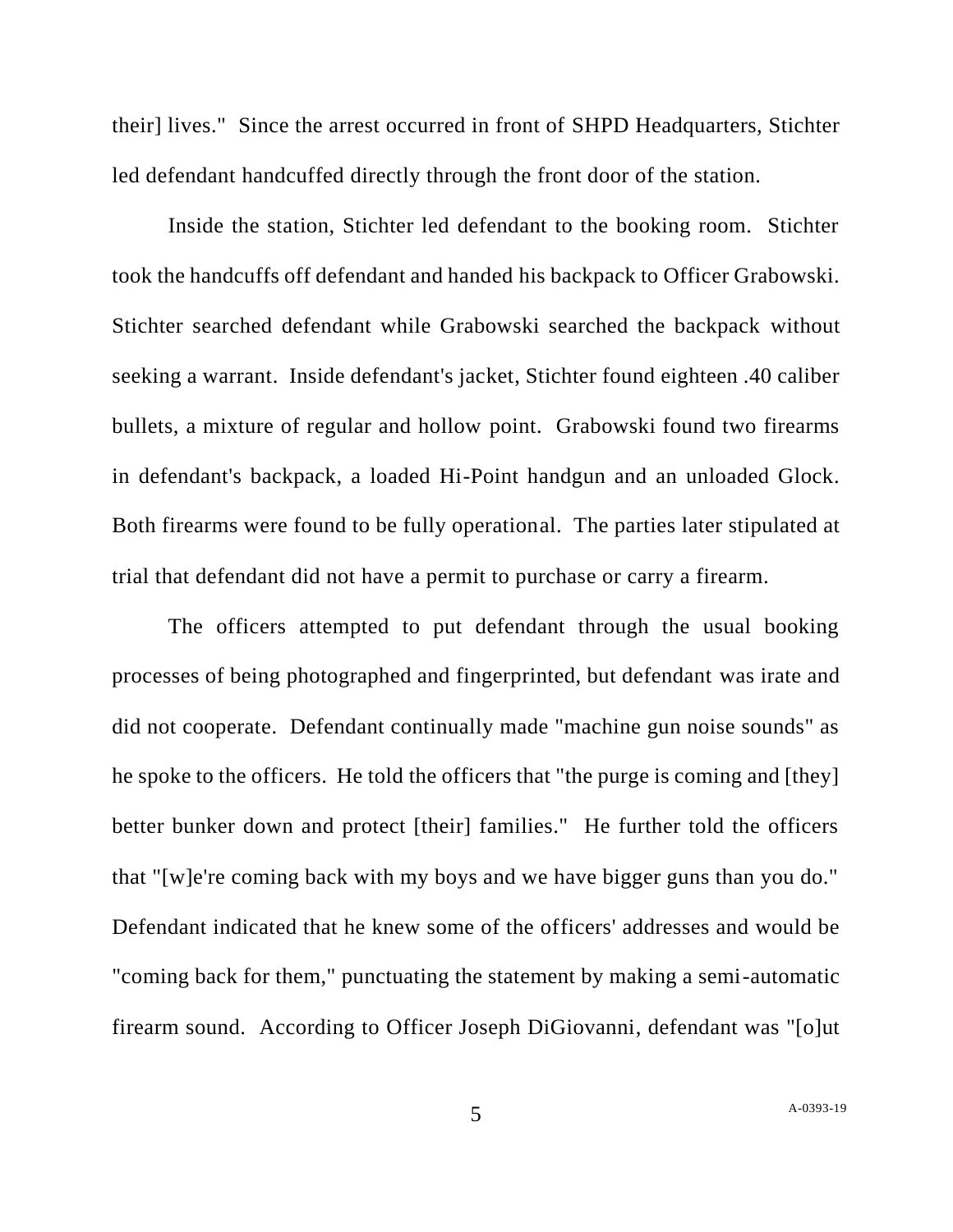of control, anxious" and shouting extremely loudly that "he could have walked in our front door and killed every motherfucker in here."

On November 30, 2016, defendant was indicted in Ocean County for the offenses committed on October 28, 2016. Count One and Count Two charged defendant with second-degree unlawful possession of a weapon, N.J.S.A. 2C:39- 5(b)(1); Count Three charged defendant with third-degree terroristic threats, N.J.S.A. 2C:12-3(a); Count Four charged defendant with fourth-degree possession of hollow nose bullets, N.J.S.A. 2C:39-3(f); Count Five and Count Six charged defendant with second-degree certain persons not to possess a weapon, N.J.S.A. 2C:39-7(b).

On March 21, 2019, the trial court heard defendant's motion to suppress evidence seized from the warrantless search incident to arrest. The court denied the motion and allowed the disputed material into evidence on April 8, 2019. On May 16, 2019, the court conducted an N.J.R.E. 104(c) hearing to determine the admissibility of certain statements allegedly made by defendant after his arrest and ruled that the statements were admissible.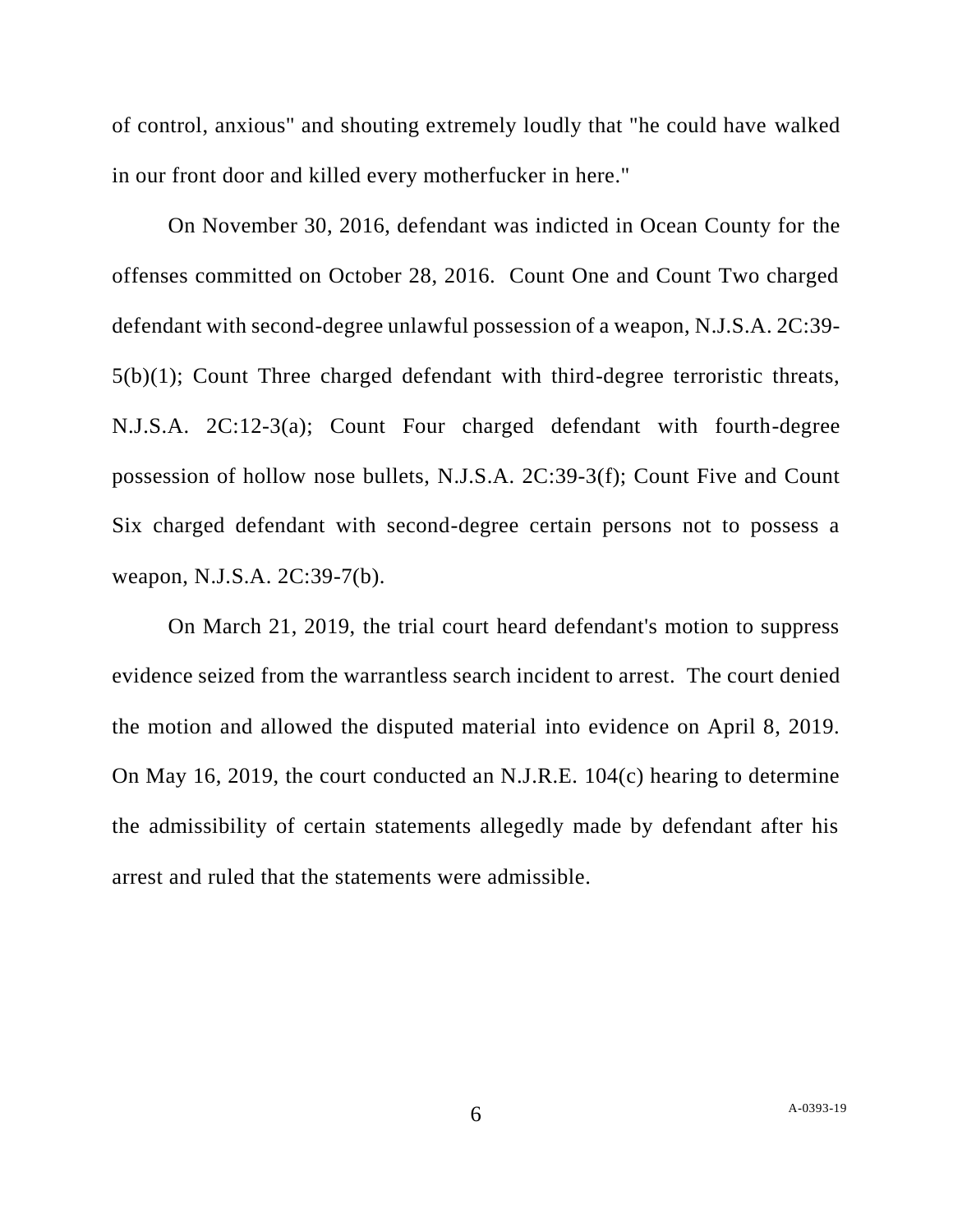In his jury trial,<sup>1</sup> defendant elected to testify, recounting that the evening before the arrest, he was at a party in Seaside Heights. He was attempting to get to South Toms River to set up a Halloween block party for his niece. Describing himself as a drug addict, he spent the previous night into the morning of the arrest "popping molly," a form of methamphetamine, sniffing cocaine, and smoking cigarettes dipped in phencyclidine (PCP). Defendant said that this combination of drugs was "the worst thing ever" and left him "spaced out. In my own zone. High as hell."

Defendant denied that the guns and bullets were his. Defendant further denied that Molinaro ever offered him a ride across the bridge to Toms River. Defendant did, however, acknowledge that the testimony regarding his behavior in the police station was true, saying he was "scared" and "paranoid," and reacted to his situation "[l]ike an animal."

The court granted defendant's motion to assert an intoxication defense. At the conclusion of the State's case, the court denied defendant's motion for a judgment of acquittal. The jury returned a guilty verdict for Counts One through

<sup>&</sup>lt;sup>1</sup> The second-degree certain persons not to possess a weapon counts, N.J.S.A. 2C:39-7(b) were severed.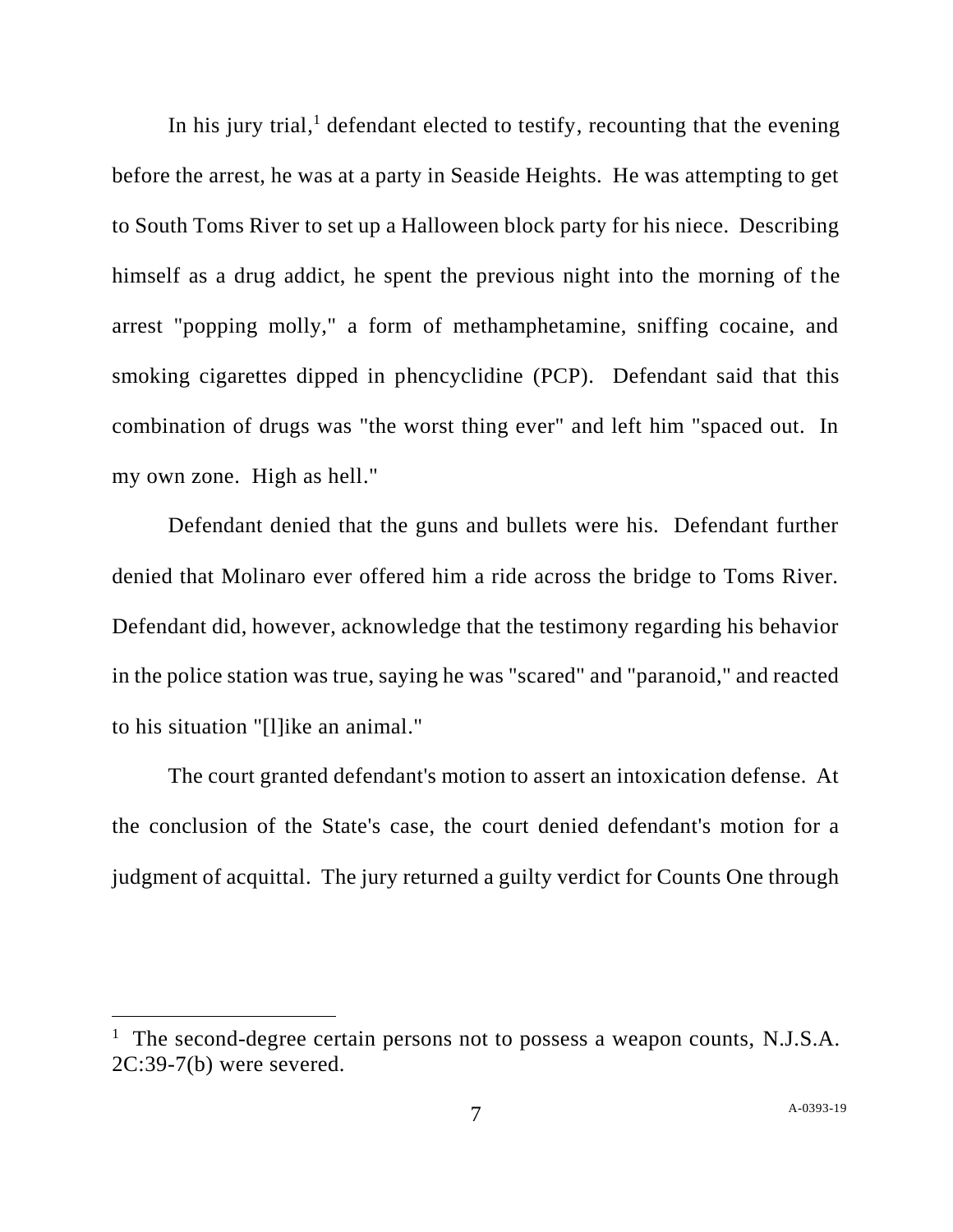Four. Defendant subsequently entered an open-ended guilty plea on the severed counts.

The court sentenced defendant to a seven-year state prison term subject to a forty-two-month parole disqualifier for Count One; a concurrent seven-year state prison term subject to a forty-two-month parole disqualifier for Count Two; a concurrent five-year state prison term for Count Three; a concurrent four-year state prison term for Count Four; and a consecutive five-year state prison term subject to a five-year parole disqualifier for Count Five. The court merged Count Six into Count Five before sentencing defendant to an aggregate twelveyear state prison term subject to an eight-and-a-half-year parole disqualifier. This appeal followed.

Defendant raises the following issues.

### POINT I:

BECAUSE THE POLICE DID NOT HAVE PROBABLE CAUSE TO ARREST DEFENDANT FOR DISORDERLY CONDUCT, THE SEARCH INCIDENT TO ARREST WAS UNLAWFUL AND THE EVIDENCE MUST BE SUPPRESSED.

### POINT II:

THE TRIAL COURT ERRED IN DENYING DEFENDANT'S MOTION FOR JUDGMENT OF ACQUITTAL ON THE THIRD-DEGREE TERRORISTIC THREATS CHARGE BECAUSE THE STATE DID NOT PROVE THE ELEMENTS OF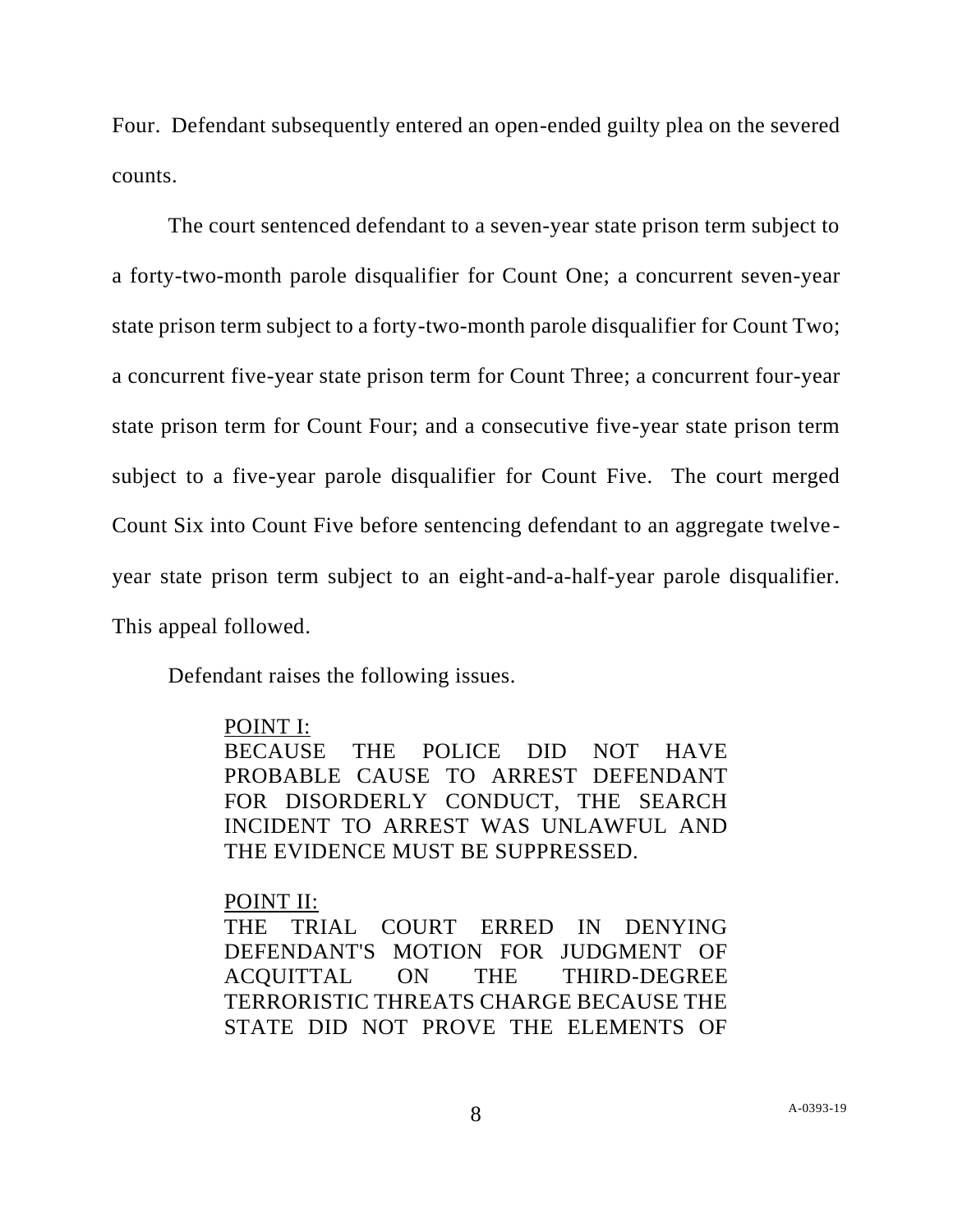THAT OFFENSE BEYOND A REASONABLE DOUBT.

#### POINT III:

## THE SENTENCING COURT ERRED IN IMPOSING A CONSECUTIVE SENTENCE FOR THE SECOND-DEGREE CERTAIN PERSONS OFFENSE.

# POINT IV:

THE SENTENCING COURT IMPOSED AN ILLEGALLY EXCESSIVE SENTENCE FOR DEFENDANT'S FOURTH-DEGREE POSSESSION OF HOLLOW [] NOSE BULLETS CONVICTION.

Defendant first argues that, because the police did not have probable cause to arrest him for disorderly conduct, the search incident to arrest was unlawful, and the court erred by admitting the evidence of the guns and hollow point ammunition. We agree that, under the totality of the circumstances, the police did not have probable cause to arrest defendant for disorderly conduct under N.J.S.A. 2C:33-2(a)(1).

The Fourth Amendment of the United States Constitution and Article I, Paragraph 7, of the New Jersey Constitution both guarantee "[t]he right of the people to be secure . . . against unreasonable searches and seizures[.]" U.S. Const. amend. IV; N.J. Const. art. I, ¶ 7. Warrantless stops and searches are presumptively invalid. State v. Dangerfield, 171 N.J. 446, 455 (2002). As a result, the State bears the burden of establishing by a preponderance of the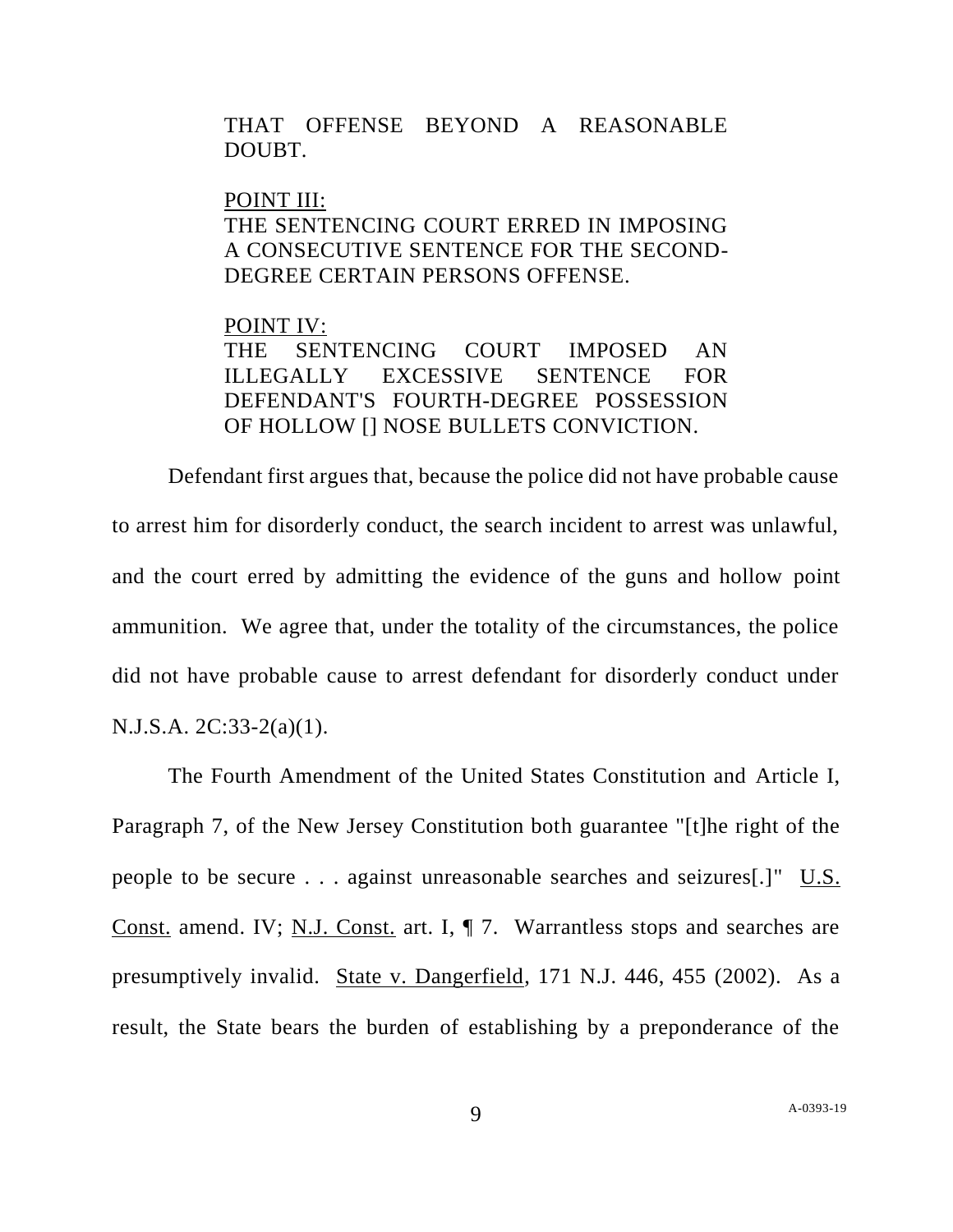evidence that any such stop or search is justified by one of the "well-delineated exceptions to the warrant requirement." State v. Edmonds, 211 N.J. 117, 128, 129-30 (2012). This case involves a search incident to a lawful arrest, Chimel v. California, 395 U.S. 752 (1969), which requires probable cause to arrest, Dangerfield, 171 N.J. at 456. Thus, our focus is on whether the police had probable cause to arrest defendant.

"For probable cause to arrest, there must be probable cause to believe that a crime has been committed and 'that the person sought to be arrested committed the offense.'" State v. Chippero, 201 N.J. 14, 28 (2009) (quoting Schneider v. Simonini, 163 N.J. 336, 363 (2000)). Probable cause is a "a well-grounded suspicion that a crime has been or is being committed." State v. Pineiro, 181 N.J. 13, 21 (2004) (internal citations omitted). "It requires nothing more than 'a practical, common-sense decision whether, given all the circumstances . . . there is a fair probability'" that a crime has been committed. Dangerfield, 171 N.J. at 456 (internal citations omitted).

A totality of the circumstances standard applies to probable cause determinations because probable cause is a "fluid concept – turning on the assessment of probabilities in particular factual contexts – not readily, or even usefully, reduced to a neat set of legal rules." Schneider, 163 N.J. at 361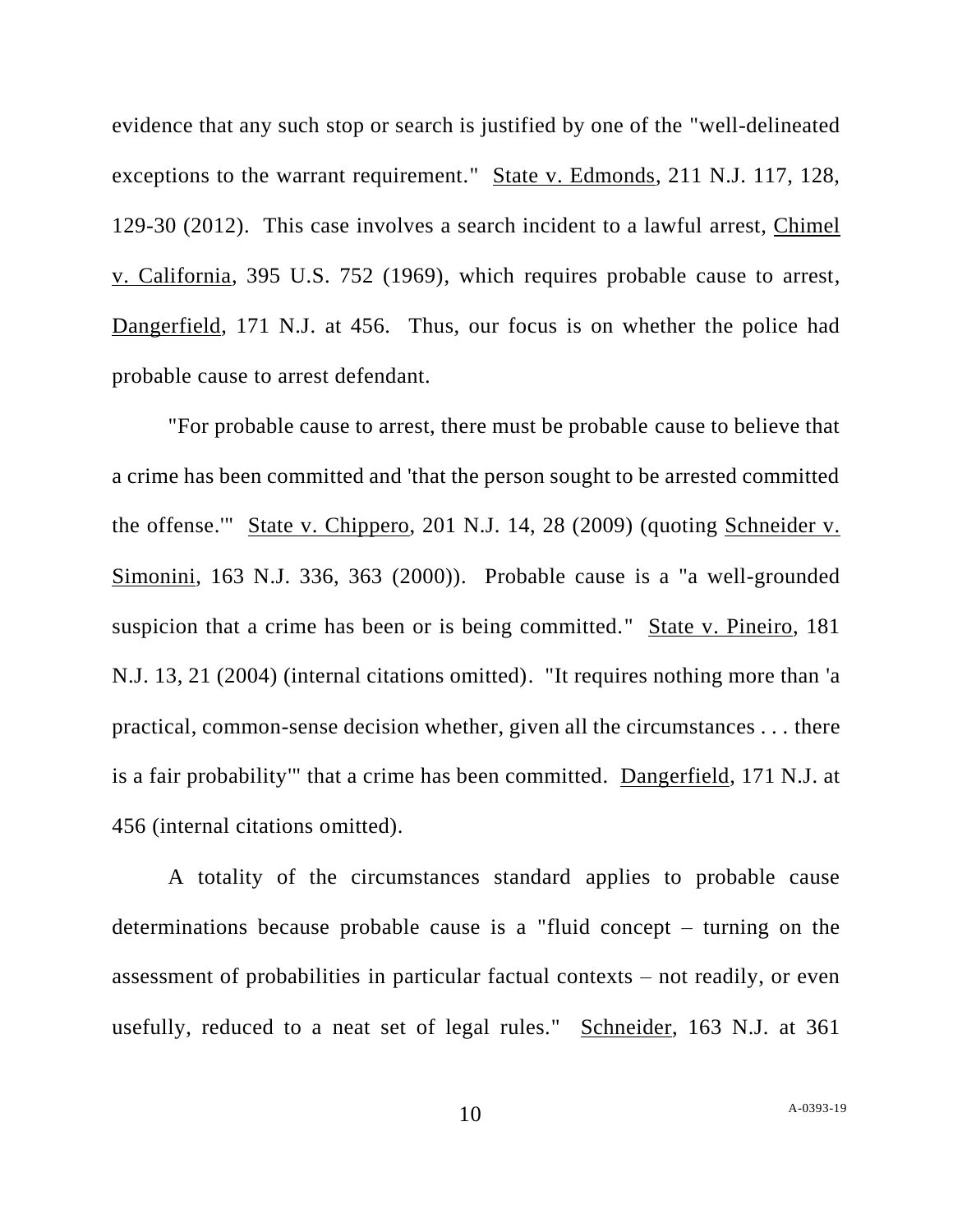(quoting Illinois v. Gates, 462 U.S. 213, 232 (1983)). The reasonableness of the arresting officers' actions must be considered from "the specific reasonable inferences which [they are] entitled to draw from the facts in light of [their] experience." Dangerfield, 171 N.J. at 456 (quoting Terry v. Ohio, 392 U.S. 1, 27 (1968)).

Our review of the factual findings of a trial court on a motion to suppress is highly deferential. State v. Watts, 223 N.J. 503, 516 (2015). In reviewing a motion to suppress, we "must uphold the factual findings underlying the trial court's decision so long as those findings are 'supported by sufficient credible evidence in the record.'" State v. Elders, 192 N.J. 224, 243 (2007) (quoting State v. Locurto, 157 N.J. 463, 474 (1999)). This is particularly true in situations "which are substantially influenced by [a motion judge's] opportunity to hear and see the witnesses and to have the 'feel' of the case, which a reviewing court cannot enjoy." State v. Johnson, 42 N.J. 146, 161 (1964). Our review of a motion judge's legal conclusions, however, is plenary. Manalapan Realty, L.P. v. Twp. Comm. of Manalapan, 140 N.J. 366, 378 (1995). Thus, we defer to the trial court's finding that Molinaro's testimony was compelling and credible and that most of Stichter's testimony was credible.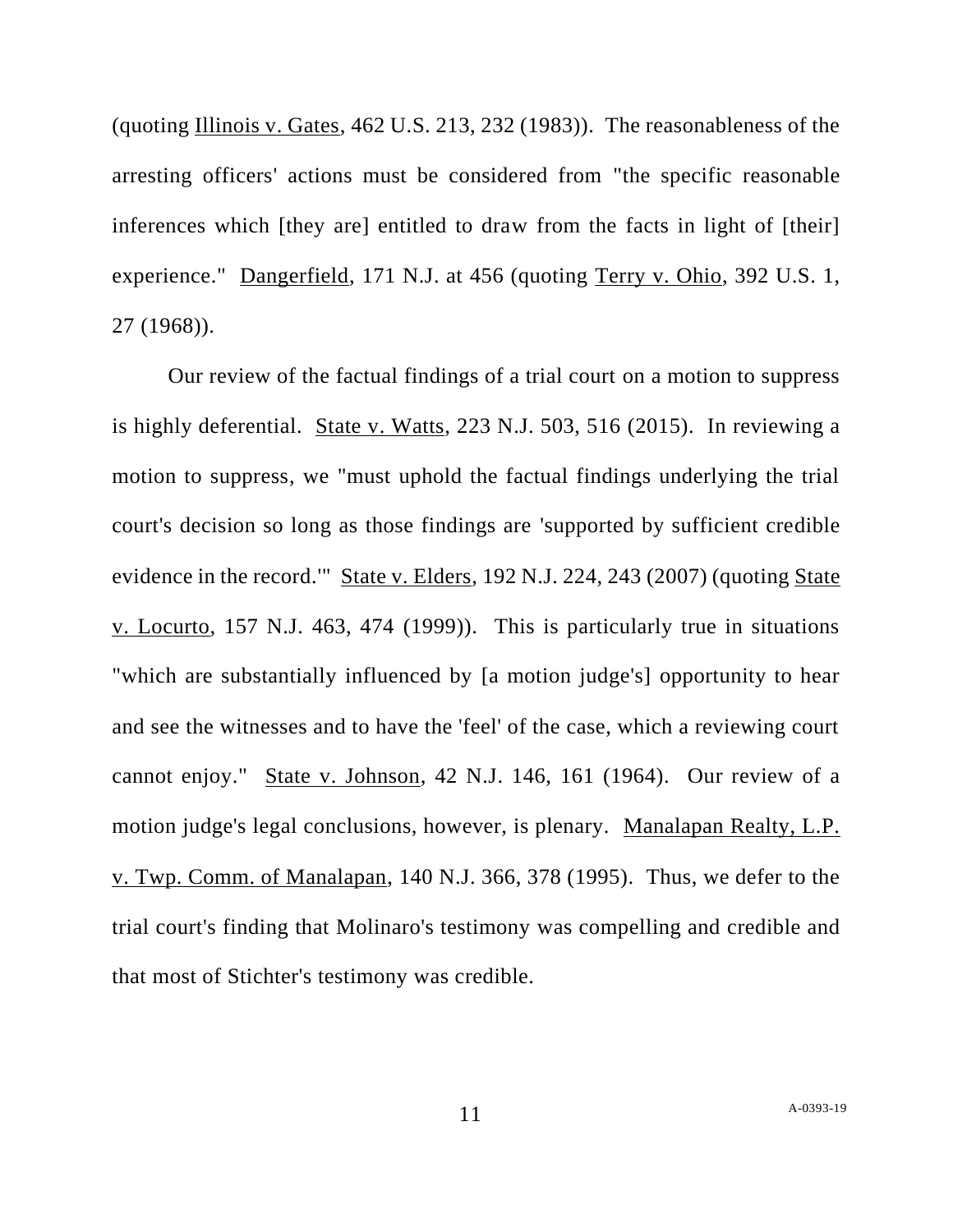Based on the totality of the circumstances here, we think the facts do not

establish that probable cause existed to arrest defendant for disorderly conduct

under N.J.S.A. 2C:33-2(a)(1).

N.J.S.A. 2C:33-2(a)(1) provides:

a. Improper behavior. A person is guilty of a petty disorderly persons offense, if with purpose to cause public inconvenience, annoyance or alarm, or recklessly creating a risk thereof he

> (1) Engages in fighting or threatening, or in violent or tumultuous behavior; or

> (2) Creates a hazardous or physically dangerous condition by any act which serves no legitimate purpose of the actor.

. . . .

"Public" means affecting or likely to affect persons in a place to which the public or a substantial group has access; among the places included are highways, transport facilities, schools, prisons, apartment houses, places of business or amusement, or any neighborhood.

We clarified the application of N.J.S.A.  $2C:33-2(a)(1)$  in State v. Stampone, 341 N.J. Super. 247 (App. Div. 2001). That case involved a brief altercation between a man waiting in a car on a residential street and a police officer investigating what he was doing in the area. Id. at 249-50. While checking the man's identification, the man reached for an unknown object. Id.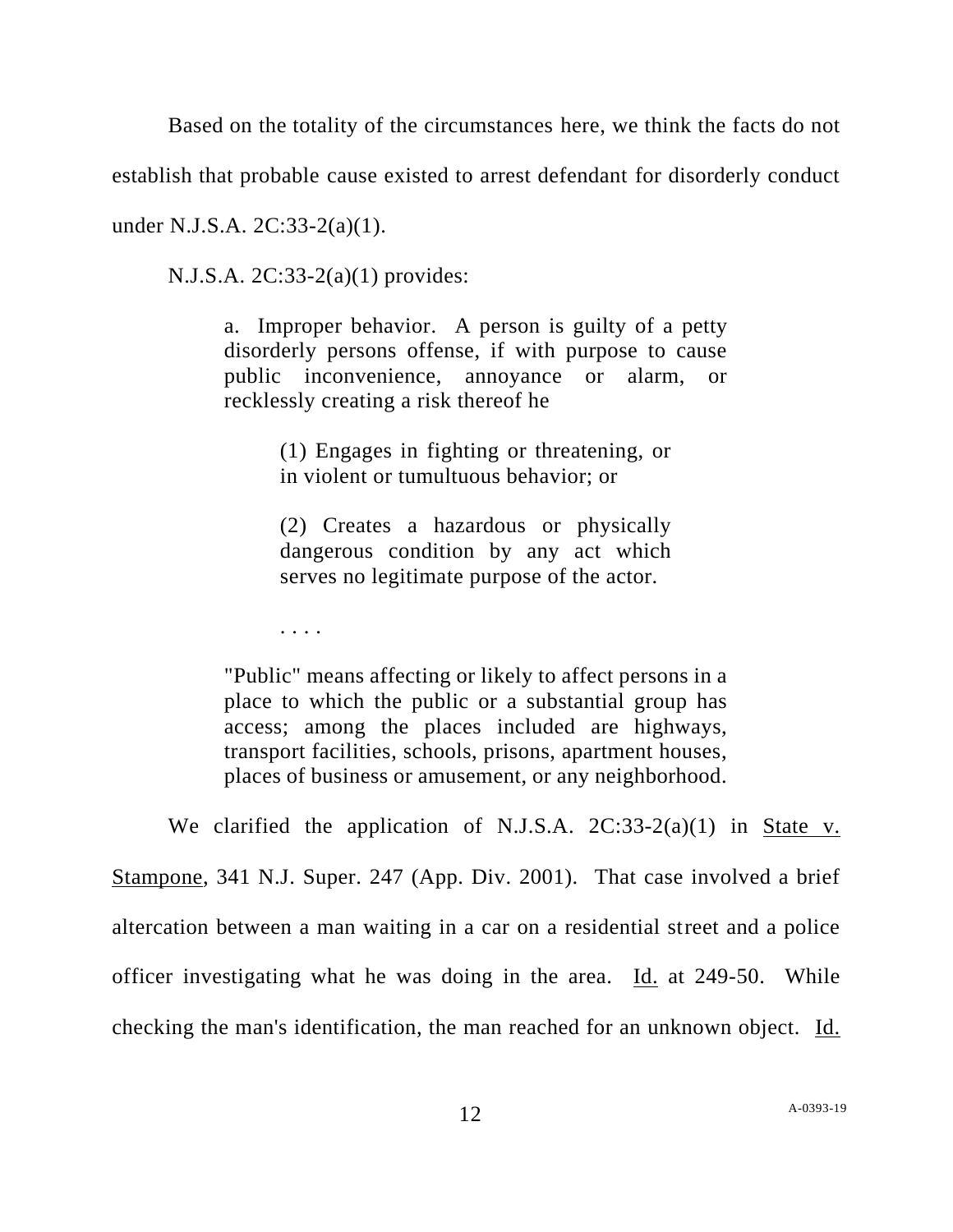at 250. Alarmed, the officer grabbed his arm and wrenched it back so he was sitting straight forward, and the man slammed the door almost on the officer's legs. Ibid. After checking the man's identification and establishing that he had a valid purpose for parking on the street, the officer charged him with disorderly conduct, N.J.S.A. 2C:33-2(a)(1). Id. at 253.

We overturned the disorderly conduct conviction because those facts did not rise to the level of disorderly conduct the statute intends to prevent. Id. at 254-56. We explained the requirements of the offense charged:

> Offensive language aside, in order to successfully convict an accused of disorderly conduct the State must prove beyond a reasonable doubt that the defendant caused public inconvenience, public annoyance or public alarm, or a reckless risk thereof, by fighting, threatening, violent or tumultuous conduct, or by creating a hazardous or physically dangerous condition by an act serving no legitimate purpose of the actor.

[Id. at 254.]

We found that none of these elements were present in defendant's conduct. Id. at 254-56. Defendant was not violent, threatening, or creating a hazardous condition. Id. at 254. Since there was no indication that any member of the public witnessed the exchange, defendant presented no capacity to cause public alarm or inconvenience. Id. at 255. Because the only conduct at issue was whether slamming a car door and almost hitting an officer's leg in the process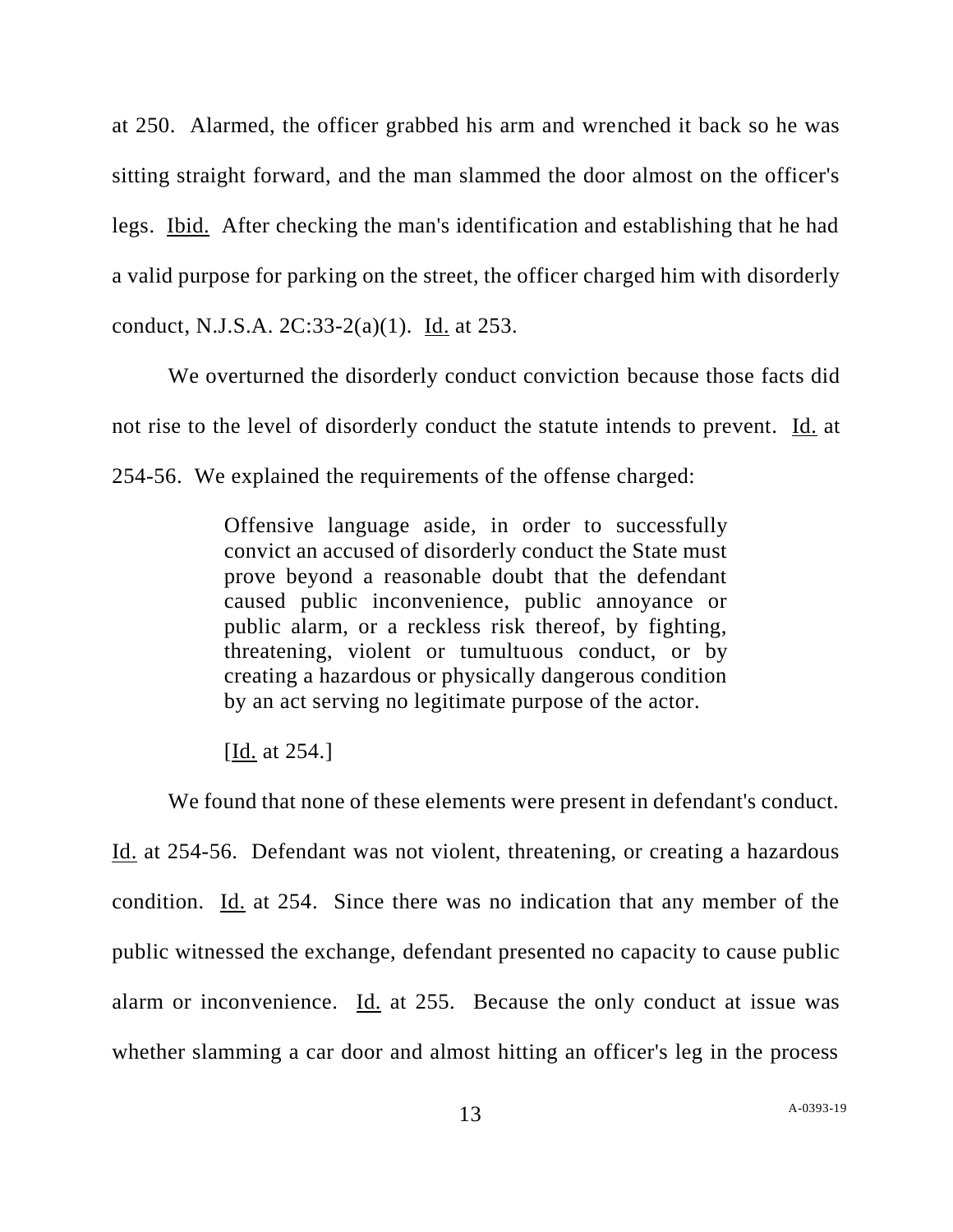constituted disorderly conduct, we held this was not sufficient to rise to a conviction for disorderly conduct under N.J.S.A. 2C:33-2(a)(1). Id. at 254-56.

Similarly here, we think the police lacked probable cause to arrest defendant for disorderly conduct under the totality of the circumstances. We see no evidence of violence or other physical conduct that would justify an arrest for a petty disorderly conduct offense. Defendant raised his hands and shouted obscenities about how the officers were not permitted to frisk him, getting more and more agitated. Defendant was standing directly in front of the entrance to Borough Hall, flailing his arms, and shouting. Flailing arms might be sufficient for the purposes of the statute if done in a manner that might strike the officers or passersby. But based on our review of the record, that did not happen.

Defendant's behavior was not violent, threatening, or creating a hazardous condition. The officers' testimony does not indicate that they felt threatened, or that any passersby came even remotely close. Police arrested defendant about fifteen feet from Borough Hall, and people were watching from down the block and across the street. Any potential physical contact was not imminent under the circumstances.

Moreover, the State did not elicit testimony from any passersby to demonstrate that a member of the public was alarmed, inconvenienced, or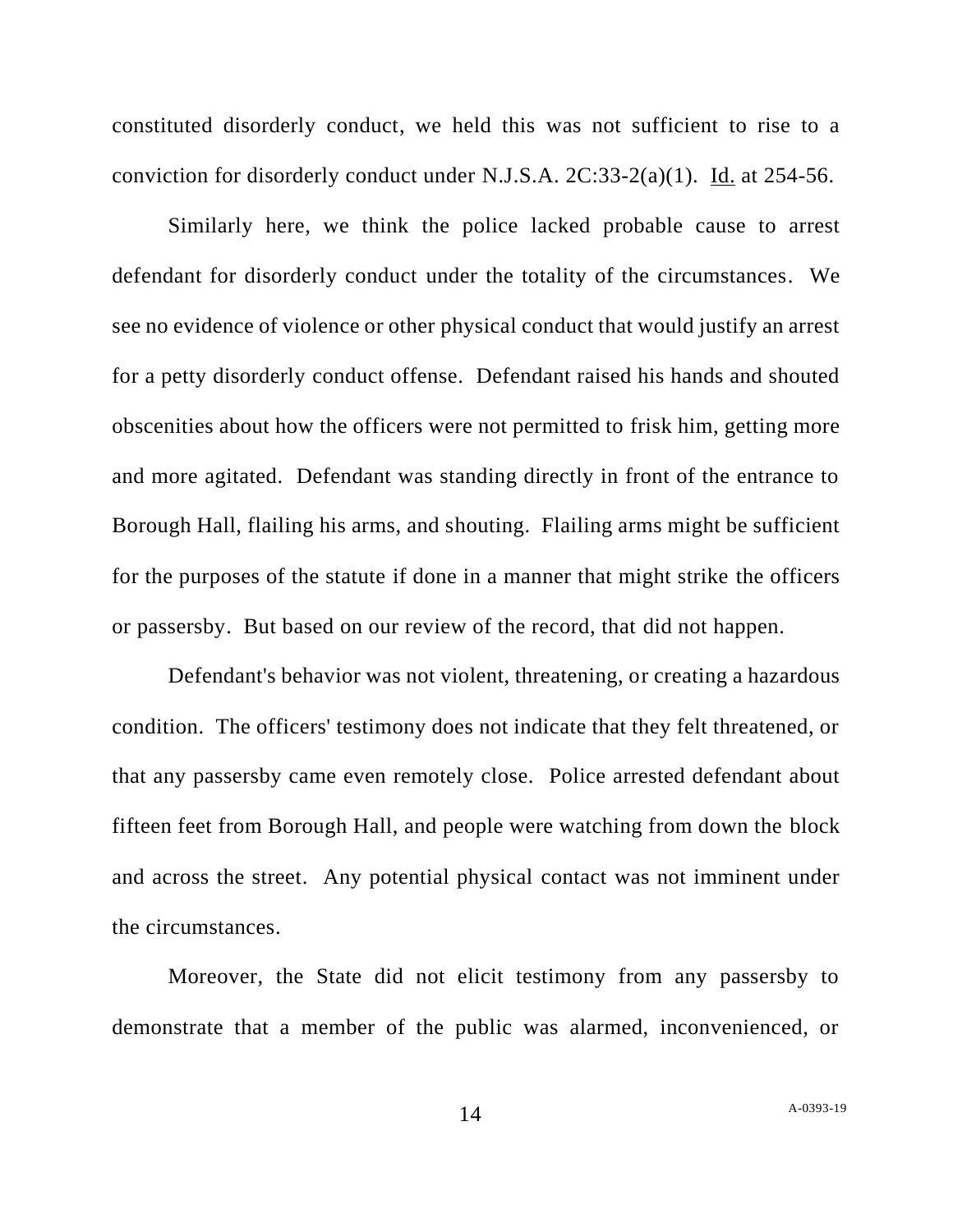annoyed. Defendant was not blocking the sidewalk or otherwise preventing people from entering or exiting Borough Hall. Although defendant's behavior was loud and erratic, the evidence, at most, indicates members of the public were curious about what was going on. "Not every conversational exchange between an overzealous police officer and a contentious citizen should become an occasion for prosecution." Stampone, 341 N.J. Super. at 256. The use of the evidence found as a result of the subsequent search is another matter altogether.

Once in custody, defendant's unruly and pre-arrest behavior took on a much more sinister character. When he threatened the officers and their families, defendant committed a new offense of terroristic threats. This constituted an intervening act that broke the chain of events between the initial unlawful arrest and the subsequent search of defendant's person and backpack.

The exclusionary rule provides that "evidence seized during an unlawful search could not constitute proof against the victim of the search." Wong Sun v. United States, 371 U.S. 471, 484 (1963). "Though ordinarily we apply the exclusionary rule to the fruits of an unlawful stop, we will not exclude evidence sufficiently attenuated from the taint of the stop." State v. Alessi, 240 N.J. 501, 524-25 (2020) (citing State v. Worlock, 117 N.J. 596, 621 (1990) (relying on Wong Sun, 371 U.S. at 486)). "To determine whether [evidence] is accordingly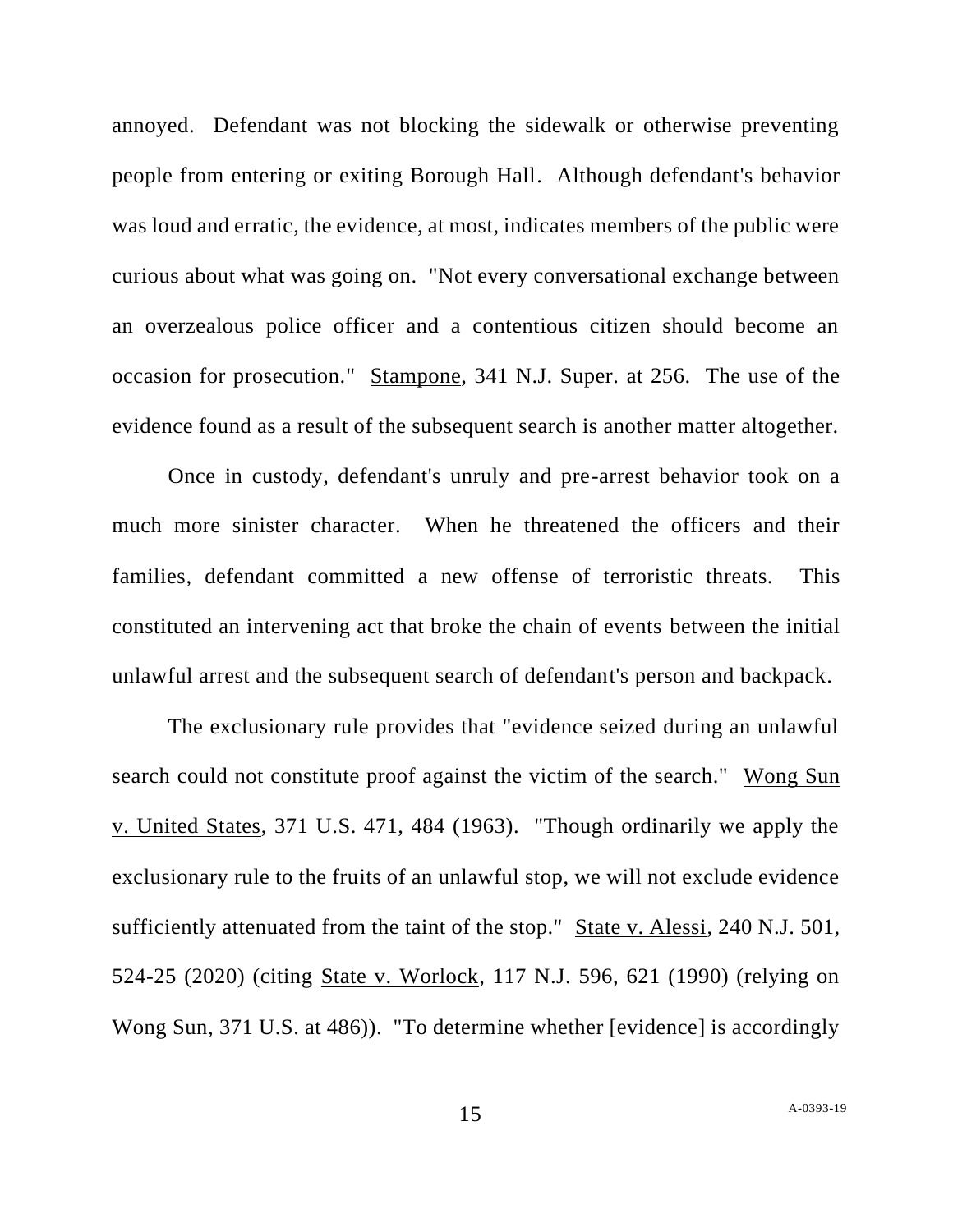attenuated, we examine three factors: '(1) the temporal proximity between the illegal conduct and the challenged evidence; (2) the presence of intervening circumstances; and (3) the flagrancy and purpose of the police misconduct.'" Ibid. (internal citations omitted). A defendant's unlawful act, independent of the unlawful arrest, may cause a break in the chain of events, justifying admission of the evidence seized. State v. Lee, 381 N.J. Super. 429, 435-36, (App. Div. 2005), rev'd on another basis, 190 N.J. 270 (2007).

Thus, when defendant committed the new offense of terroristic threats, officers gained the authority to search his person, which they did, and discovered bullets. Officers also searched defendant's backpack and found handguns. The search of the backpack is admissible under the inevitable discovery exception. See State v. Sugar, 108 N.J. 151, 156-60 (1987).

Defendant next argues that the jury's guilty verdict on defendant's thirddegree terroristic threat charge goes against the weight of the evidence, and that the court erred in declining to grant a judgment of acquittal at the conclusion of the State's case. We disagree and affirm.

Defendant was charged with third-degree terroristic threats, threat to commit a crime of violence, N.J.S.A. 2C:12-3(a). This statute provides, in relevant part: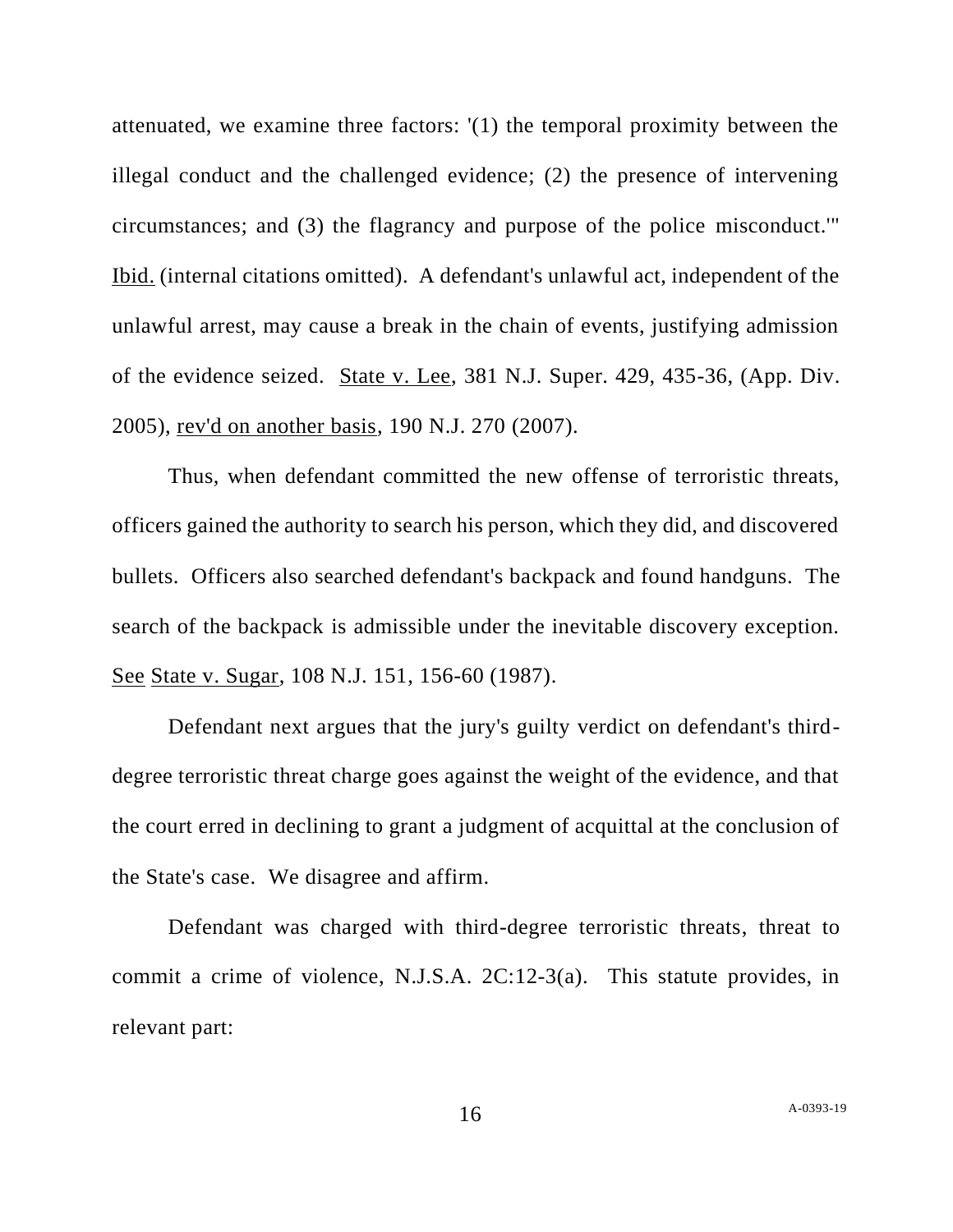A person is guilty of a crime of the third degree if he threatens to commit any crime of violence with the purpose to terrorize another or to cause evacuation of a building, place of assembly, or facility of public transportation, or otherwise to cause serious public inconvenience, or in reckless disregard of the risk of causing such terror or inconvenience.

[N.J.S.A. 2C:12-3(a).]

The State must prove beyond a reasonable doubt that the defendant "(1) threatened to commit a crime of violence; and (2) he intended to terrorize the victim, or acted in reckless disregard of the risk of doing so." State v. Tindell, 417 N.J. Super. 530, 553 (App. Div. 2011). This is measured under an objective standard. State v. Dispoto, 189 N.J. 108, 122 (2007). A court should not consider the target's actual fear, but rather whether a reasonable person in that person's situation would have believed the threat by the speaker. Cesare v. Cesare, 154 N.J. 394, 402-03 (1998).

At the close of the State's case and before submission to the jury, the defendant may move to dismiss the charges against him for failure to establish all elements of the alleged crimes.  $R_1$ . 3:18-1. A trial judge must then determine whether "a reasonable jury could find guilt of the charge beyond a reasonable doubt." State v. Scherzer, 301 N.J. Super. 363, 400 (App. Div. 1997) (quoting State v. Reyes, 50 N.J. 454, 459 (1967)).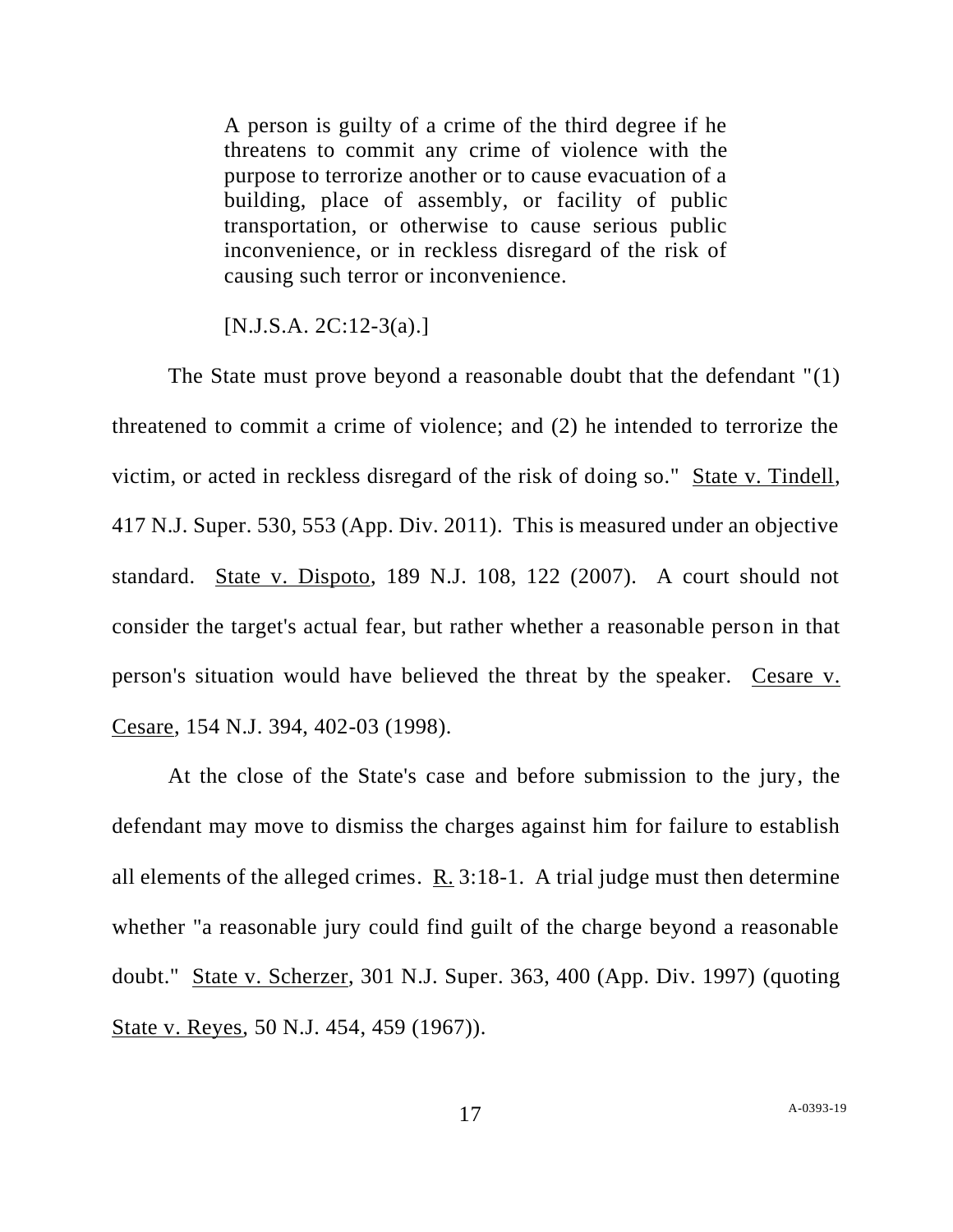We review a trial court's denial of a motion of acquittal de novo. State v. Dekowski, 218 N.J. 596, 608 (2014). "In doing so, we conduct an independent review of the evidence, applying the same standard as the trial court." State v. Zembreski, 445 N.J. Super. 412, 430 (App. Div. 2014). This standard calls for giving the State all reasonable favorable inferences and determining whether a reasonable jury could find guilt beyond a reasonable doubt. Reyes, 50 N.J. at 458-59.

Here, the trial judge, giving all favorable inferences to the State as required by Reyes, held that the proofs offered by the State "plainly permit reasonable inferences to be drawn by a jury that the defendant committed the crime of terroristic threats under [N.J.S.A. 2C:12-3(a)]." We discern no error.

Ample evidence in the record supports the trial judge's denial of defendant's motion for acquittal. Once in custody, defendant's unruly and disruptive pre-arrest behavior became threatening. Defendant made "machine gun noise sounds" as the officers attempted to put him through the booking process. He told officers "the purge is coming and [they] better bunker down and protect [their] families." Defendant stated "[w]e're coming back with my boys and we have bigger guns than you do." Molinaro testified that defendant was continuously telling him that he knew where some SHPD officers lived and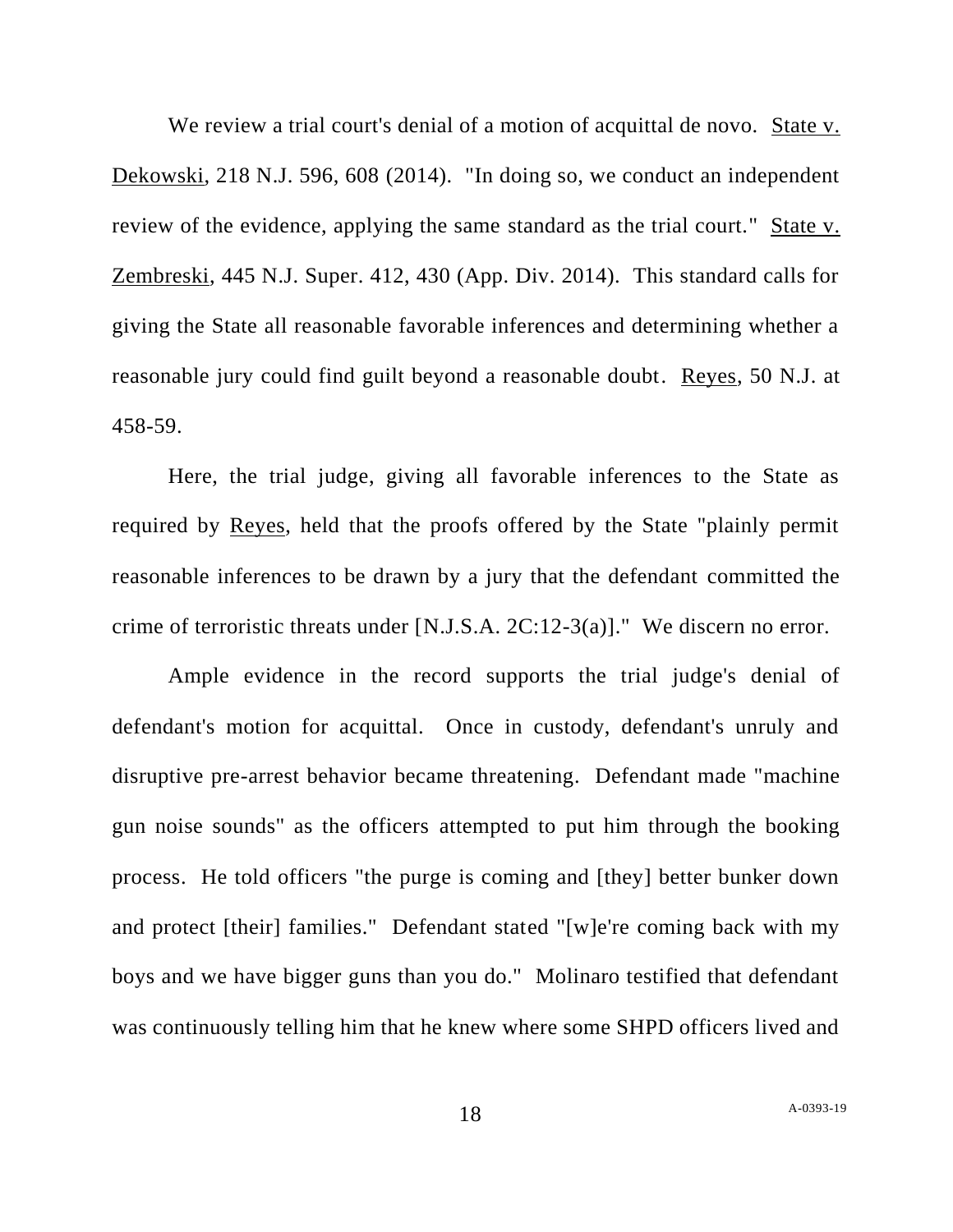that he was "coming back for them." Another SHPD officer present testified that defendant told him "that he could have walked in [through the] front door and killed every motherfucker in here."

Although noises and threatening to personally harm the officers may not rise to third-degree terroristic threats because a reasonable police officer would understand that a handcuffed detainee would not have the means to carry out such a threat, defendant's other statements met the "purpose to terrorize another" under N.J.S.A. 2C:12-3(a). Defendant explicitly stated that he knew various SHPD officer's addresses and would have "[his] boys," possibly people not currently in custody, come to harm the officers and their families. These statements are beyond the bounds of what police officers ordinarily expect to hear from a detainee. Defendant's choice of words had the purpose of frightening the officers by means that would not be hindered by his detention. Thus, we conclude the trial court did not abuse its discretion in denying defendant's motion for acquittal.

Defendant next argues that the court lacked a "sound legal basis" to impose consecutive sentences for defendant's certain person offenses. We disagree and conclude that the court imposed the sentence consistent with the factors set forth in State v. Yarbough, 100 N.J. 627 (1985).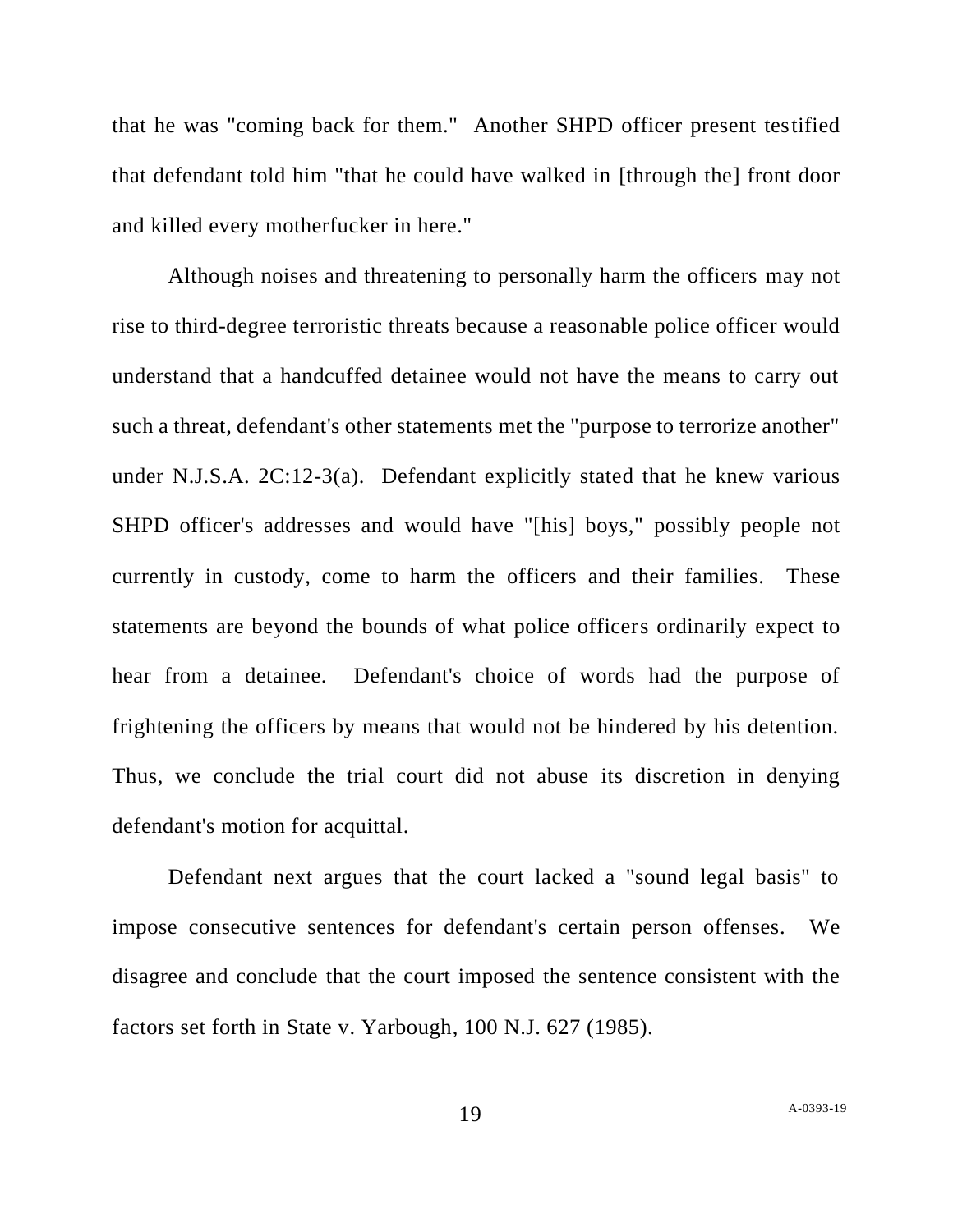When determining whether to impose concurrent or consecutive sentences, a sentencing judge must consider the Yarbough factors, which include whether:

> (a) the crimes and their objectives were predominantly independent of each other;

> (b) the crimes involved separate acts of violence or threats of violence;

> (c) the crimes were committed at different times or separate places, rather than being committed so closely in time and place as to indicate a single period of aberrant behavior;

(d) any of the crimes involved multiple victims;

(e) the convictions for which the sentences are to be imposed are numerous.

[Id. at 644.]

A sentencing judge should state in their sentencing decision their reasoning for imposing a consecutive or concurrent sentence. Id. at 643. In doing so, the judge should weigh the factor qualitatively, not quantitatively. State v. Carey, 168 N.J. 413, 427 (2001). In other words, a sentencing judge should not merely list the factors present, but rather engage with their factsensitive nature and explain their reasoning for arriving at their decision. State v. Kruse, 105 N.J. 354, 363 (1987).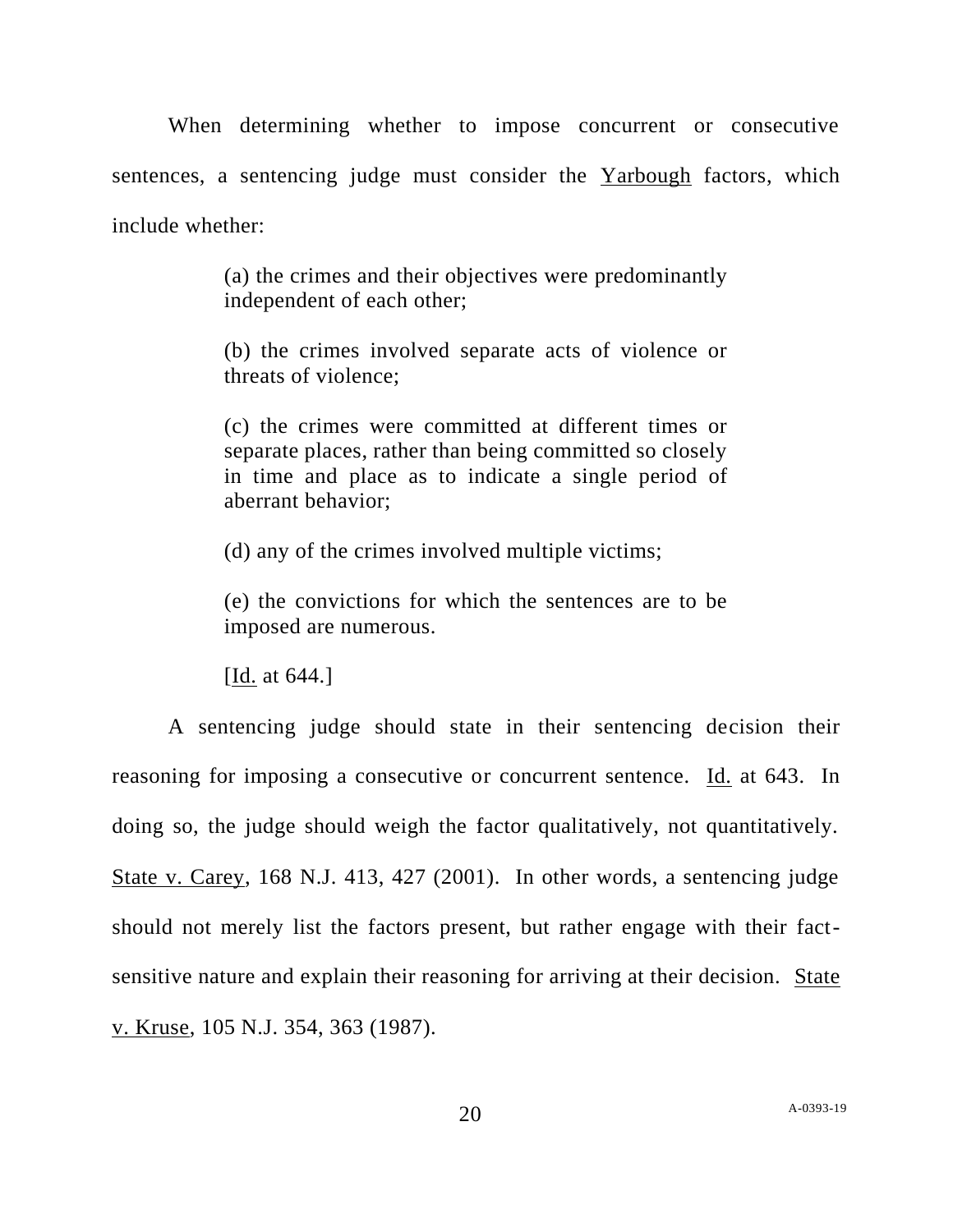Our review of a trial court's sentencing is "relatively narrow and is governed by an abuse of discretion standard." State v. Blackmon, 202 N.J. 283, 297 (2010). We should not merely "substitute [our] judgment for that of the sentencing court." State v. Fuentes, 217 N.J. 57, 70 (2014). We should, however (1) "require that an exercise of discretion be based upon findings of fact that are grounded in competent, reasonably credible evidence"; (2) "require that the factfinder apply correct legal principles in exercising its discretion"; and (3) modify a sentence only "when the application of the facts to the law is such a clear error of judgment that it shocks the judicial conscience." State v. Roth, 95 N.J. 334, 363-64 (1984).

Here, the sentencing judge adequately analyzed his reasoning for imposing consecutive sentences for the certain persons offense and the unlawful possession offenses using the Yarbough factors. First, the sentencing judge explained that the possessory offenses are interrelated, since defendant was found with the two weapons and ammunition at the same time, in the same backpack. The terroristic threats charge, however, should be considered independent. The sentencing judge then found that the second and third factors were not relevant to defendant since there were no specific acts of violence, nor were there separate crimes committed in different places.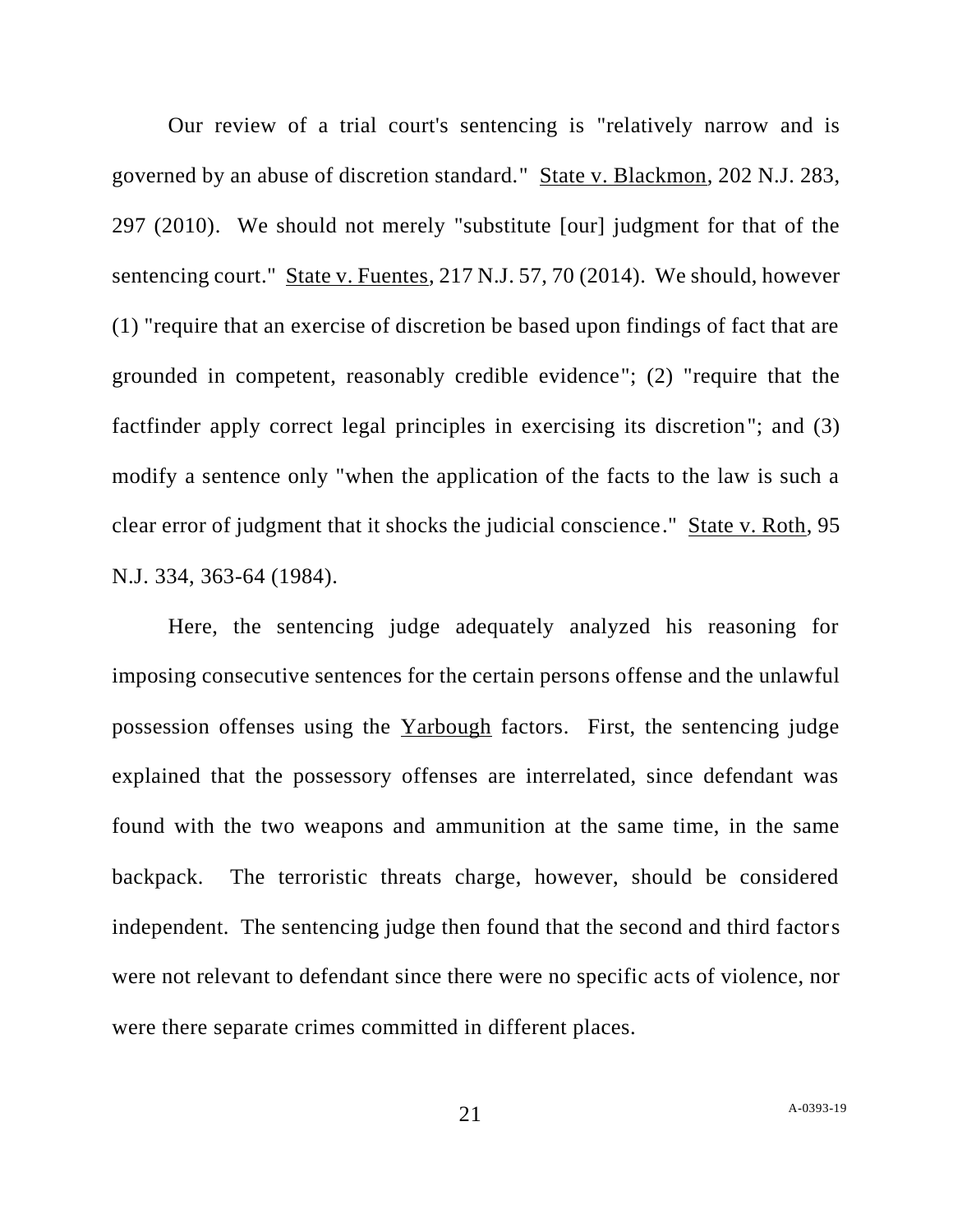Next, the sentencing judge engaged with the facts specific to the case to determine whether consecutive sentences were warranted. The nature of the offense was such that defendant would be guilty of the certain persons offense solely by possessing a firearm. The judge found that defendant's conduct far exceeded this. He possessed two firearms, one of which was loaded with illegal ammunition. He was under the influence of illegal drugs walking through a public area of Seaside Heights, with the intention of boarding public transportation to go to a block party in South Toms River. Under these circumstances,

> [t]o not impose some consecutive time would be to fail to recognize the extraordinarily grave danger . . . posed to society by the conduct.  $\ldots$  [I]t doesn't need a wild imagination to think of what would've happened when [their] guns are taken to the Center Home section of South [Toms] River . . . for Halloween celebrations with children around.

> So, [the court found] that the risk posed to . . . society [was] extraordinary by the conduct  $\dots$ .

We think this reasoning is sufficient to impose consecutive sentences on defendant. While the sentencing judge found that only the first Yarbough factor was present, the analysis correctly did not end there. Since the test is qualitative, and not quantitative, the judge looked to the factors surrounding the crime. Finding that the public area defendant was arrested in and was intending to go